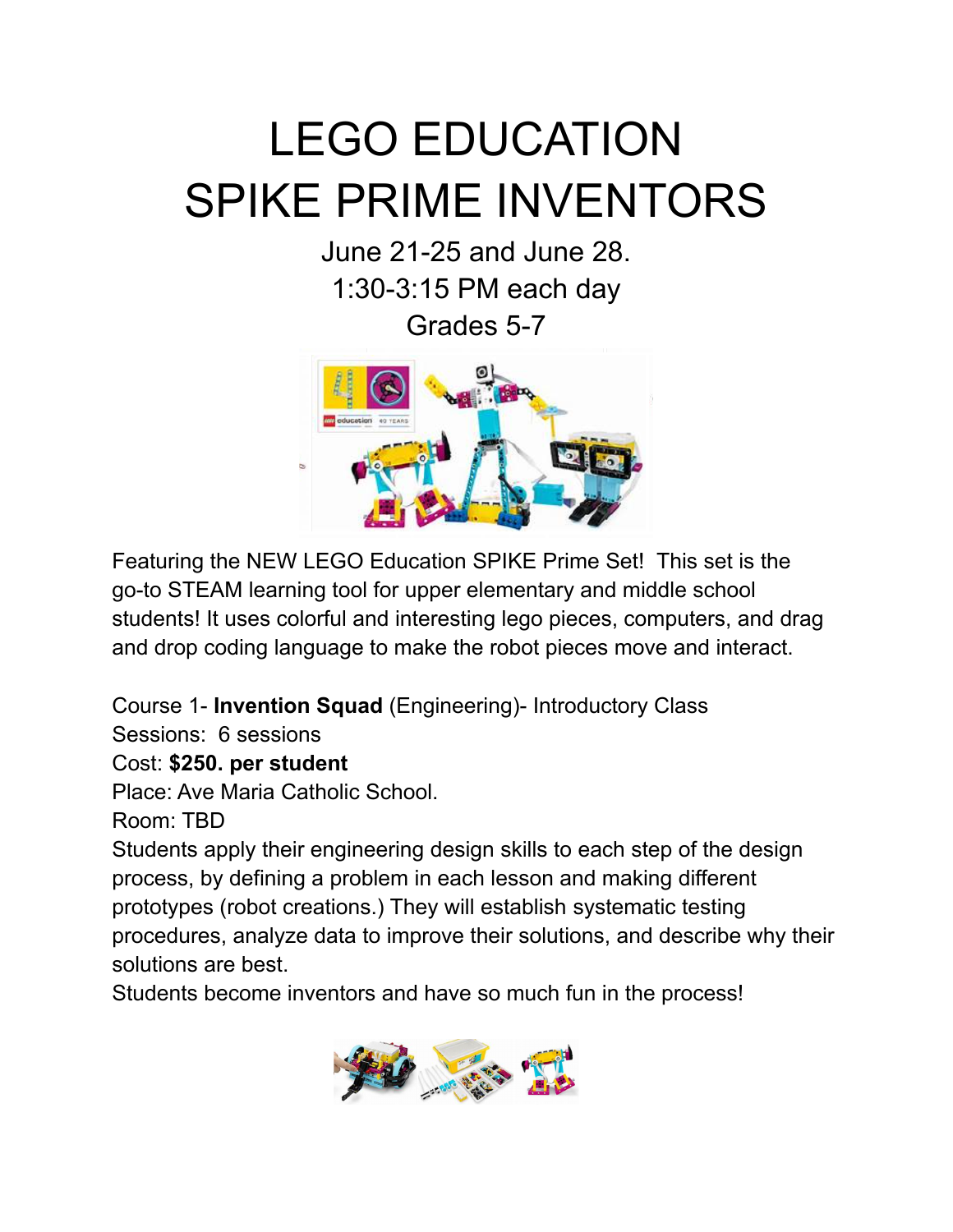### Registration Form for LEGO EDUCATION SPIKE PRIME INVENTORS

| <b>Current Grade of Student</b> | Student's teacher |
|---------------------------------|-------------------|

Please have workshop registration forms, including the Ave Maria Hold Harmless Form and payment, turned in to Mrs. Miller by **Monday, May 3, 2021.**

**Make checks payable to Chris Miller**.